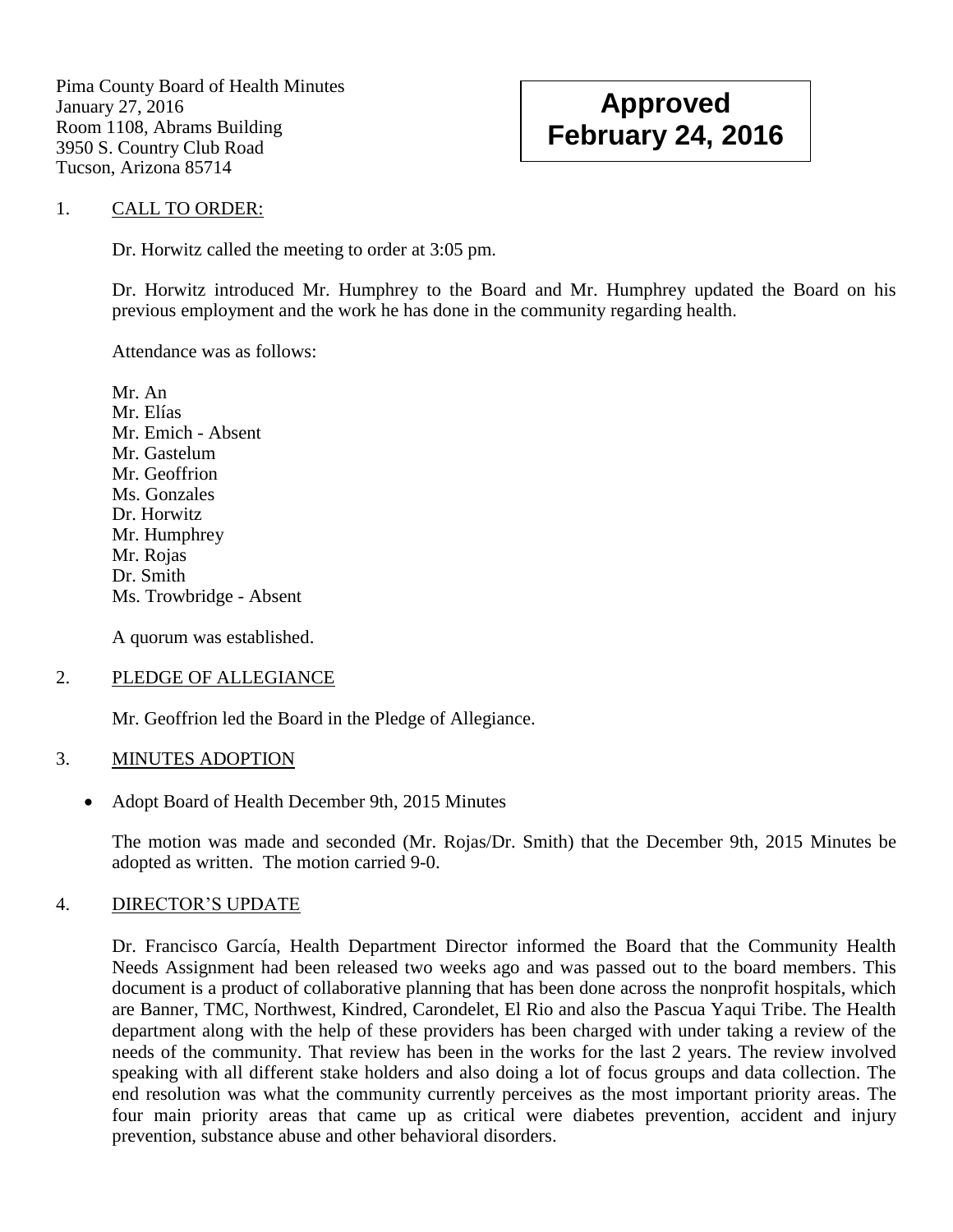Dr. García shared that the Pima Animal Care Center will have two Co-Directors in place of Kristin Barney who has stepped down from her position. PACC has been reorganized into two divisions: Internal Operations, and External Outreach. Dr. Garcia has decided to have Jose Ocano be the Internal Operations Director and Justin Gallick be the External Outreach and Community Engagement Director. Together, they have over 30 years of combined experience and will lead PACC during the construction of the new Animal Center.

Dr. Garcia updated the Board on the current status of the Zika virus. The Zika virus is a mosquito-borne flavivirus primarily transmitted by Aegypti mosquitoes and does cause illness. The symptoms are generally mild and self-limited. Currently there is no vaccine or medication that exists to prevent or treat Zika virus infection. The last topic Dr. Garcia wanted to inform the Board that he has decided to divide his work and hire a new Health Department Deputy Chief Medical Officer. He stated he has hired Dr. Carlos Perez-Velez who is an infectious disease specialist of both adult medicine and Pediatrics.

## 5. ACCREDITATION SITE VISIT PREP

Dr. Francisco García, Health Department Director, introduced Alan Bergen, Program Manager Senior, who addressed the Board on the role they will play during the PHAB Accreditation site visit. The site visit has been confirmed for March 8 and 9, 2016. The meeting with members from the governing body will be held on March 9 from 10am to 11am. The meeting will include County Administration, Board of Superiors, and the Board of Health. It will take place in the Abrams 1st floor conference room. Mr. Bergen provided the members with talking points tailored specially for them and things to consider for the PHAB site visit.

### 6. CONSUMER HEALTH & FOOD SAFETY ORDINANCE/FEE UPDATE

Dr. Francisco García, Health Department Director introduced David Ludwig, Program Manager who updated the Board on the proposed changes to Chapter 8.04 General Health Provisions which covers all the health permits regulated by CHFS. Currently, 8.04 Code section includes all of the fees which will be moved into a separate Fee Table. David also covered 8.08 Food Code, explaining the process allowing for the County to upgrade their current 1999 Food Code to the FDA 2013 Food Code. Mr. Ludwig stated he held six public workshops around all five Supervisory Districts in Pima County as well as one in Ajo, Arizona. The outcome of these meeting resulted in recommendations being made here to the Board of Health which included implementing a five year fee phase in plan where no increases would be recommended for 2016 and a total cost recovery system would be completed at the end of 2020. Mr. Ludwig went over the time frame of when these changes would occur requesting for the adoption of the two codes 8.04 and 8.08 along with the new Fee Table.

The motion was made and seconded (Mr. Rojas / Dr. Smith) that the Board will endorse the County's approach and concept for the ordinances to move forward to the Board of Superiors. The motion carried unanimously 9-0. Supervisor Elias explaining that he always abstains from voting as to not to influence the Board, seeing that he will be voting on this issue once it moves forward to the Board of Supervisors.

### 7. TOBACCO RETAILER ORDINANCE UPDATE

Dr. Francisco García, Health Department Director introduced Greg Rivera, Program Manager. Mr. Rivera stated that in Pima County, tobacco sales to minors have been on an upward trend annually since